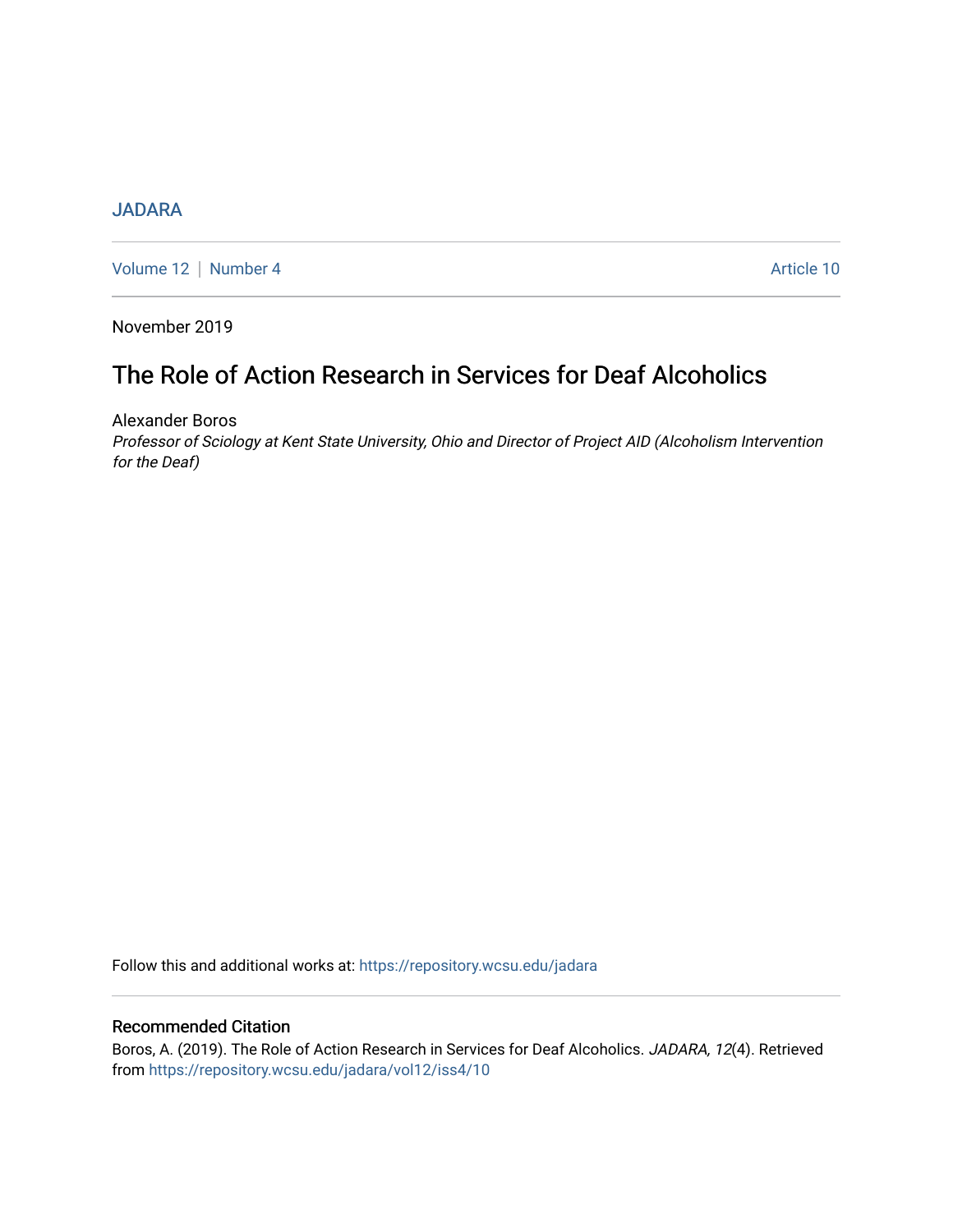# THE ROLE OF ACTION RESEARCH IN SERVICES FOR DEAF ALCOHOLICS\*

#### Alexander Boros, Ph.D.\*\*

### HIDDEN DEAF ALCOHOLICS

#### Seclusion of the Deaf Drinker

The extent of alcoholism among deaf and hearing impaired persons is one of the most controversial and difficult issues that the deaf communities must confront. It is a sensitive issue that they don't feel comfortable talking about. For years they have denied the problem of pathological drinking among them in order to protect their public image.

Attitudes of deaf people tend to seclude the deaf alcoholics within the confines of the deaf community. That is, alcoholism is defined as a shameful sin and a sign of moral weakness. Knowledge about alcholism as a treatable ill ness is generally lacking. A very effective gossip network discourages any public admis sion of drinking problems. Hence, social con trol forces within the deaf community tend to maintain the secretive seclusion of deaf alco holics in an untreatable condition (Boros, 1977).

#### Unresponsive Alcoholism Programs

If by chance, a deaf alcoholic overcomes the vicious stigma of his/her own deaf com munity, he/she encounters complex barriers of another kind from any alcoholism program that he/she approached for help. As presently designed, alcoholism programs are unrespon sive to deaf people for a number of reasons. Their counselors are ignorant of the psychosocial aspects of deafness. They cannot com municate in manual language when some deaf persons require it. These agencies are reluctant to get involved in an effective outreach effort that would liberate deaf alcoholics from a pro vincial world of ignorance, fear, and super stition. They are hesitant to include deaf clients in their caseloads on the basis that they don't have expertise in the field of deafness. On the other hand, counselors of the deaf shirk working with deaf alcoholics on the grounds that they don't have the expertise in the field of alcoholism.

#### The Extent of Untreated Deaf Alcoholics

The combination of the barriers of fear operating within the deaf community and ignorance operating in the agency world results in the deaf alcoholic being undiagnosed, un treated and uncounted. Subsequently, it is difficult at this point in time to correctly estimate the numbers of deaf alcoholics in any geographical area. Many alcoholism experts use the formula of one of every ten adult drinkers is in some phase of alcoholism. If a similar incidence rate applies to deaf people.

<sup>\*</sup>This study was made possible, in part, by a grant from Cleveland Foundation.

<sup>\*\*</sup>Professor of Sociology at Kent State University, Kent, Ohio and Director of Project AID (Alcoholism Intervention for the Deaf.)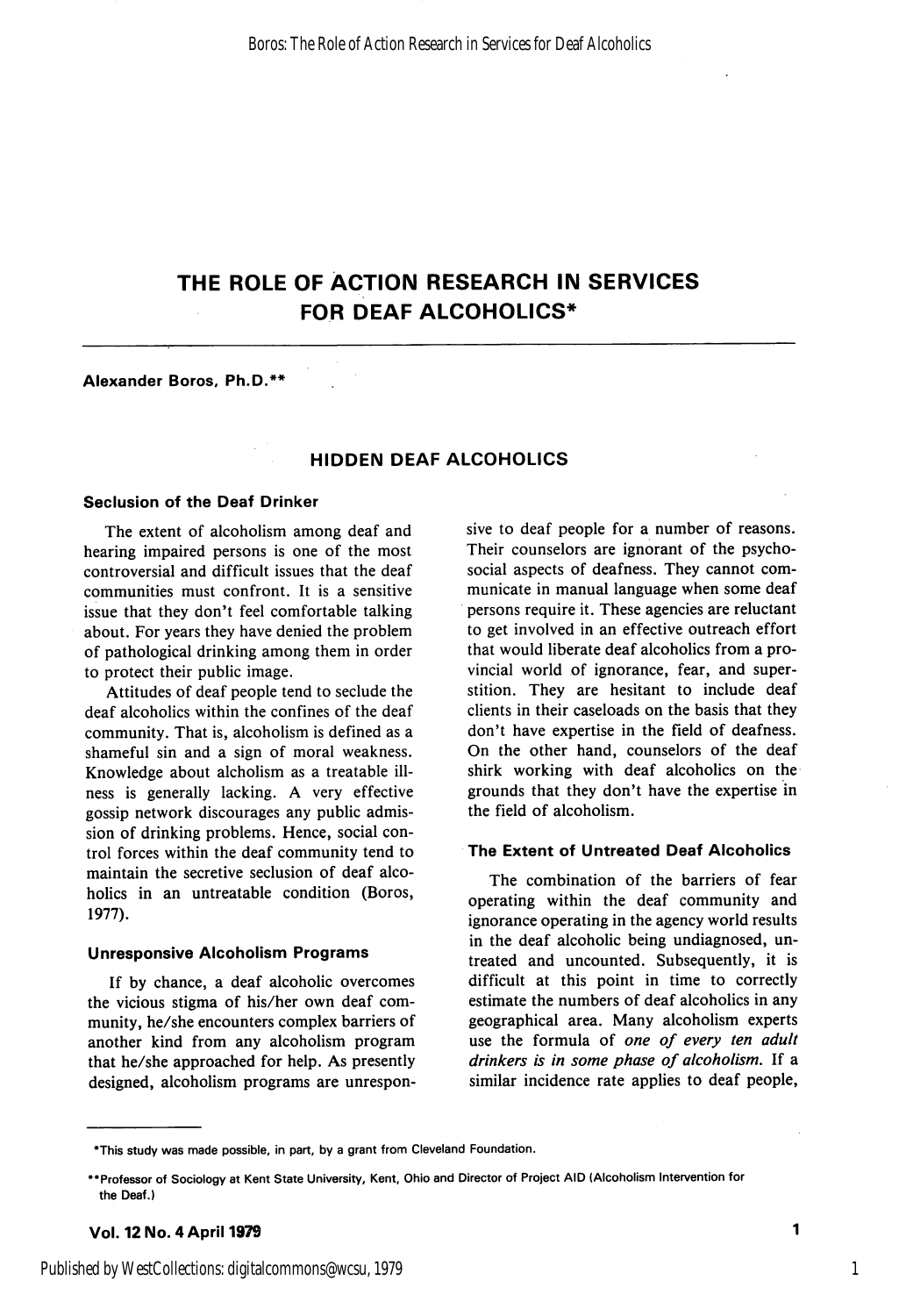# THE ROLE OF ACTION RESEARCH IN SERVICES FOR DEAF ALCOHOLICS

for example, then an area where there are about 18,000 drinking deaf adults, then there should be about 1800 deaf alcoholics present there, also. Since large numbers of deaf alco holics are not reported to be in treatment, one can conclude one of two possibilities: (1) the rate of alcoholism among deaf people is non existent or (2) large numbers of deaf alcoholics are struggling without the help of community agencies. The assumption of this paper follows the second deduction, pointing to the tragedy of undiscovered and untreated deaf alcoholics. The following discussion is aimed at showing how action research can improve services for deaf alcoholics through a special need assess ment study design.

### INNOVATING SERVICES WITH ACTION RESEARCH

Since both the deaf community and agen cies are hesitant to assume responsibility for helping the deaf alcoholic, a strategy that necessarily involves them in the assessment process has the best chance of arriving at a per manent solution. Action research was derived principally from the work of Kurt Lewin. This technique provides an orderly framework for problem-solving that relies upon actual obser vations (Isaac, 1971). It is flexible and adap tive, allowing for changes during the trial period. Its objective is situational and its sam ple is restricted and unrepresentative. Reliabili ty and validity measures are difficult to obtain; however, it does involve a self-study procedure. People who are to take action participate in the research process. That is, the action-research group diagnoses its own difficulties, collects information to help make necessary changes, and after the changes have been made, evalu ates their effectiveness. (Weiss, 1972).

Currently, this action research model is be ing used in a study of Northeast Ohio by Pro ject AID. Prior to implementing an action research design, a number of assumptions were made (1) that agency personnel require valid and comprehensive information about the need for new services to deaf clients (2) that practitioners will cooperate with this needassessment action research effort (3) that

agency personnel will accept help in communi cating with deaf clients when it was deemed necessary (4) that agency personnel will reallocate their resources to improve program ming of deaf alcholics once they are convinced that there is a direi need to do so.

The goals of this action study, then are:

- (1) Determine the need assessment: (a) to services of alcoholism treatment pro grams (b) to discover the numbers of untreated deaf clients.
- (2) Provide data to alcoholism agency per sonnel in order that any needed new programs can be designed to be more responsive to the verified problems of unserved deaf alcoholics.

Next, the six basic parts of this action research design are presented as an overall in tervention strategy to bring about community based services for the deaf alcoholic. It is the design now being used in Cleveland, Ohio by Project AID, As much as is possible, references will be made to actual experiences of AID. The later parts of this model have not yet been tested; sections are based on the ideal model only.

#### THE INTERVENTION STRATEGY

#### I. Community Awareness Workshop

The first stage involves the creation of com munity awareness. In order to penetrate denial and ignorance of alcoholism among deaf peo ple, an all day workshop was conducted on a Saturday, when both deaf people and agency personnel could attend. There were several planning sessions with agency representatives and deaf leaders. Using mostly local resource people, the workshop was conducted around the following topics:

1. Defining the Problem of Untreated Deaf **Alcoholics** 

2. Building Blocks for Alcoholism Treatment

3. Nature of Deafness Related to Alcoholism

4. Rehabilitating the Deaf Alcoholic

5. Facing the Challenge (small group discus sions on what could be done to help the deaf alcoholic)

 $\overline{2}$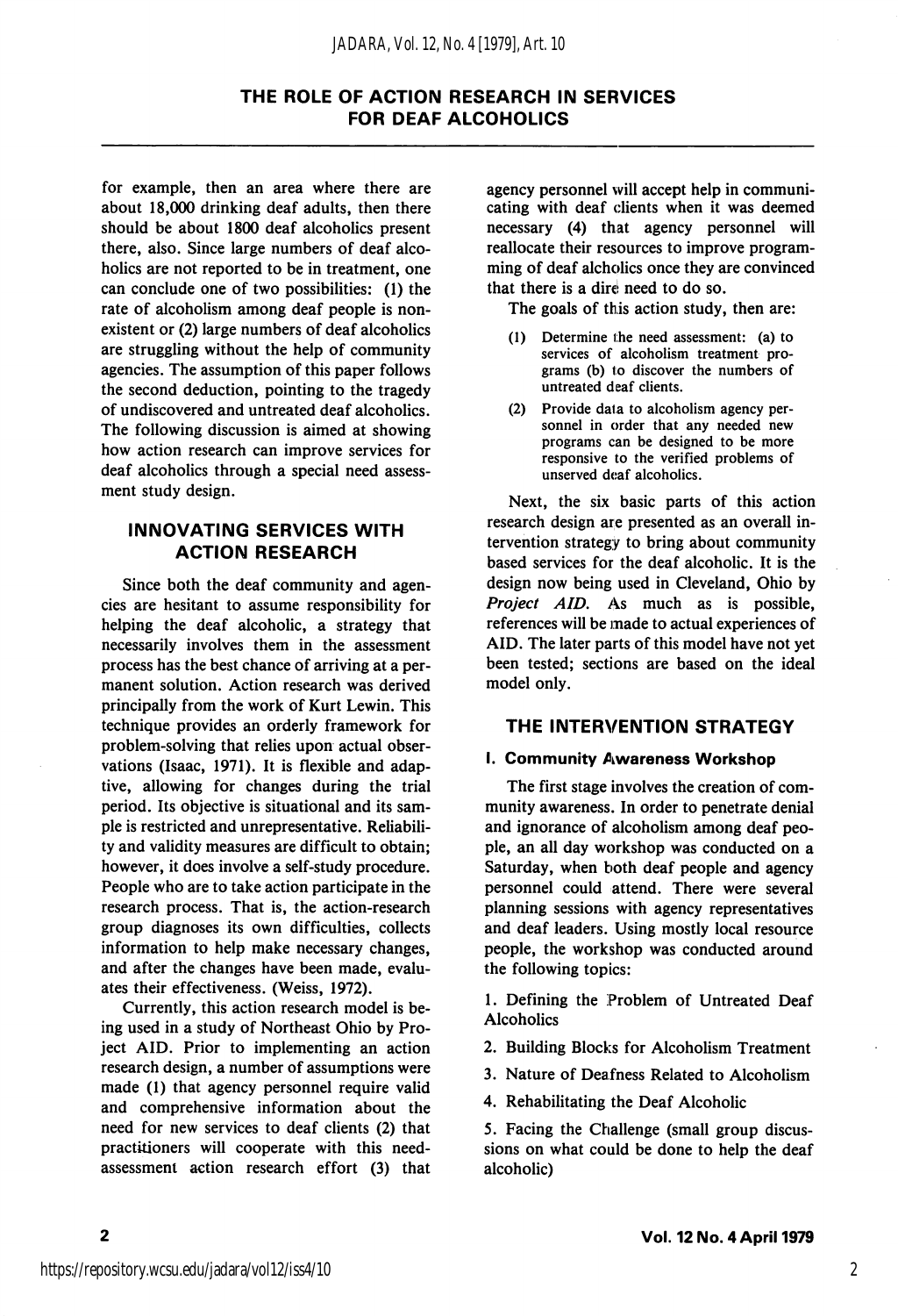#### THE ROLE OF ACTION RESEARCH IN SERVICES FOR DEAF ALCOHOLICS

6. Commitments for Future Action (over twenty alcoholism and deafness agencies made commitments to offer new services for deaf alcoholic clients)

The proceedings of that workshop were recorded and published as a monograph Dimensions in the Treatment of the Deaf Alco holic.\* Later, the monographs were distributed to deaf leaders and all the agencies which were represented at the workshop.

#### II. Seeking Financial Support for Outreach Project

When both influential deaf and agency leaders recognized the problem of the hidden deaf alcoholic as revealed during the workshop sessions, they lended their support to a pro posal for conducting an extensive outreach search for deaf persons who needed service. Section 504 of the 1973 Rehabilitation Act stressed the penalties for agencies whose ser vices were not accessible to the handicapped. A Federal expert had told a local conference that the alcoholism agencies, not the deafness agencies, were responsible for treating the alcoholism of deaf clients. Around the same time, a deaf alcoholic leaped to his death from a treatment facility, leaving a suicide note in which he complained that no one could com municate with him. Letters of support for the new project came in from all over the State of Ohio and the country. Project AID was finally funded by the Cleveland Foundation.

#### III. The Need Assessment Methodology

1. Staff. Persons were selected who had a working knowledge of both deafness and manual language. In addition they had to be willing to be trained in basics in the field of alcoholism. They had to be willing to do out reach work in the evenings and weekends and establish rapport with deaf people.

2. Baseline for Data, Agencies were asked to report any deaf alcoholics that they were treating in the last six months. All new cases during the project year would be compared with this baseline. A dramatic increase in the caseload would most likely be due to Project AID and support the contention that deaf alcoholics were hidden and untreated.

3. Advisory Committee, To select an ad visory committee for Project AID, the director accepted representatives from the deaf com munity as well as those agencies which were actually going to be involved in the referral process. The committee participates in the on going evaluation of the action-research find ings and recommends changes to improve Project AID. This committee will also help in the designing and implementation of the yearend workshop where all the findings will be discussed by all workshop participants.

4. Deaf Awareness, In order to prepare alcoholism agencies for receiving deaf clients from Project AID, a number of informal ses sions were held with key agency personnel on what to expect in counseling relationships with deaf people. Without an exception, these pro fessionals became enthusiastic in efforts to bring deaf alcoholics into treatment.

5. Alcoholism Awareness, By far, the greatest obstacle was overcoming a strong resistance by some leaders from the deaf com munity to any discussion about the extent of alcoholism among deaf people. Outreach activities shifted to a deaf community educa tional program on the general custom and possible dangers of drinking experienced throughout American society. Upon con cluding these basic talks to small groups of deaf people, an invitation was always offered to anyone who would like more help in under standing some specific aspect of alcoholism. This indirect approach was slower, but more effective in eliciting self-referrals.

6. Referral Orientations, When clients did come to Project AID for help regarding some aspect of alcoholism, the formal recordkeeping intake procedures were kept simple. Clients answered questions of a demographic kind, reacted to pictorial test pictures in the life of a typical problem drinker, and filled out a form on their own drinking activities. Much of the intake process was devoted to building

#### \*Write to author of this paper for copies.

Vol. 12 No. 4 April 1979

Published by WestCollections: digitalcommons@wcsu, 1979

3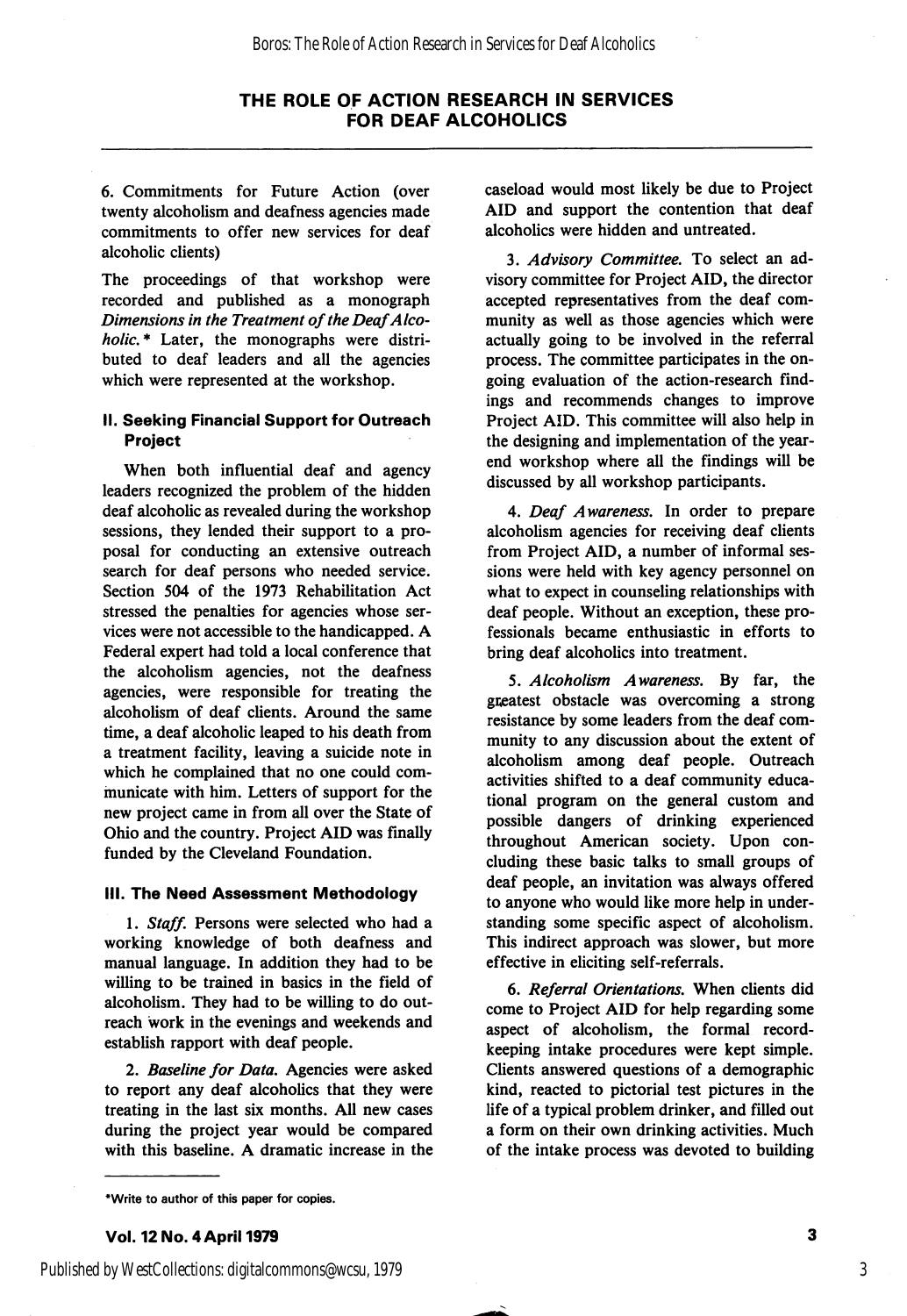## THE ROLE OF ACTION RESEARCH IN SERVICES FOR DEAF ALCOHOLICS

rapport with the deaf client and his family. Specific education on necessary alcoholism topics was also provided. If referral for treat ment was required, an in-depth orientation to the receiving agency was given in terms that the deaf person could understand. If at all possi ble, the staff person accompanied the client to the agency to continue the orientation process.

7. Facilitating Service. If needed, Project AID furnishes an interpreter in the counseling provided by the alcoholism therapist to the deaf client. Any other supportive services re quired for the client's problems attributed to deafness (e.g., hearing aids, manual language instruction, etc.) is sought from existing agen cies. At any time, alcoholism therapists can ob tain general and background information on questions about the nature of deafness as a bio-psycho-social disability from Project AID staff.

8. Collecting Data. In order to facilitate the goals of this action research program, all AID staff keep field notes on client and agency contacts. A log is kept of each encounter by recording: the situation (date, place, time, type of encounter); description of the events; new client insights (from either the client or the AID worker) that help to explain the drinking problem; barriers to the helping process (e.g., communication, finances, prejudice, lack of interpreters, etc.); and any other information that will help in the development of an im proved service for deaf clients. The project director will analyze all field notes and write the final report on the findings.

9. Workshop Presentation. Towards the end of the project year, a workshop of the fin dings will be presented to all agencies, organizations, and persons who were involved in this action research. Workshop participants will evaluate the findings and make recommen dations on how to improve services for deaf clients in the following year.

10. Distributing the Monograph. In order to publicize and share the findings and the recommendations, the proceedings of the workshop will be printed and distributed to all participating agencies, organizations, and groups who were involved in the effort to make programs more responsive to the deaf clients.

#### IV. Revised Programming for Deaf **Alcoholics**

Program ideas stemming from com mitments at the workshop will be im plemented. If finances allow, the action research model can be undertaken again dur ing this second year.

#### V. Follow-up Evaluation of Second Year Modifications

A planning committee from the first workshop could be formed to evalute the pro gress of the second year activities. It may not be necessary to organize another workshop. An evaluation report, however, should be sent to all participating agencies and organizations. Suggestions for improving programming for deaf alcoholics during the third year should also be contained in this report that is being circulated.

#### Implications

This paper analyzed the unique problem of unserved deaf alcoholics. Because of the com plexities involved, this writer has suggested us ing an action research model which involves practitioners and applied researchers on the same team. The six basic stages of this action research intervention strategy were presented and discussed. The joint effort is expected to culminate in a widely supported program that has an excellent chance of permanency.

The ideas presented in this paper are only to be considered as guidelines. Each community will have to adapt this model to fit its own situation and resources. After Project AID has finished its first year, it might be possible to address the model treatment plan for deaf alcoholics in a future paper. Lack of ex perience and knowledge prevented any mean ingful discussion of different therapies to be used with deaf clients at this time. Only the strategy for starting a community-based system for delivering responsive services to deaf alcoholics was discussed in the present paper.

4